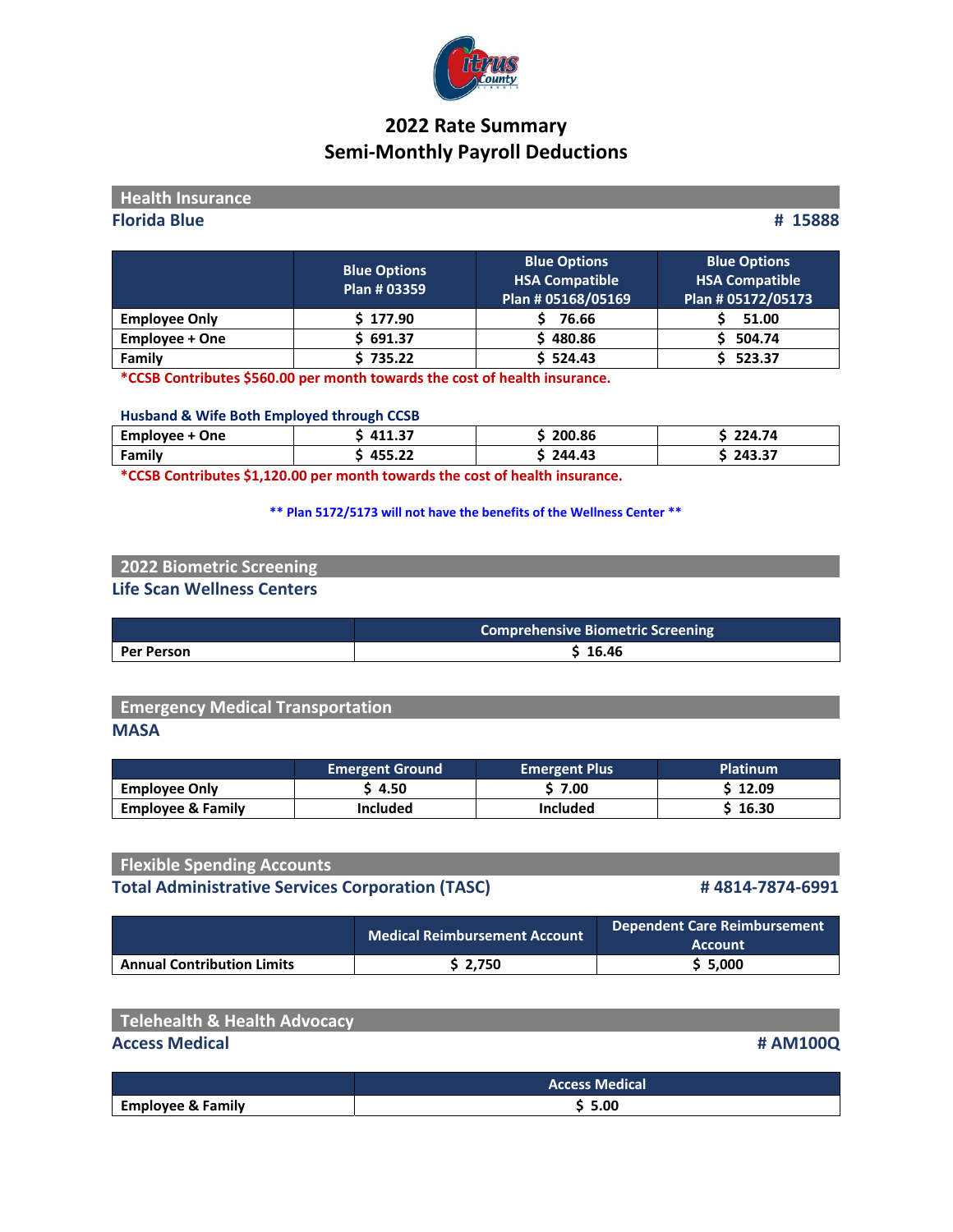## **Hospital Indemnity Insurance**

## **American Public Life # 13321**

|                      | \$1,500 HIP<br>(05168) | \$2,500 HIP<br>(03359) | \$3,000 HIP<br>(05169; 5172/3) |
|----------------------|------------------------|------------------------|--------------------------------|
| <b>Employee Only</b> | \$ 11.67               | \$18.33                | 23.46                          |
| Family               | \$23.04                | \$36.42                | 46.71                          |

## **Dental**

### **Ameritas # 010‐32352**

|                      | <b>Basic Plan</b> | <b>Select Plan</b> |
|----------------------|-------------------|--------------------|
| <b>Employee Only</b> | \$10.72           | \$18.84            |
| Employee + One       | \$20.44           | \$35.62            |
| Family               | \$36.46           | \$61.88            |

# **Vision**

## **Ameritas (VSP Network) # 010‐32352**

| <b>Employee Only</b> | 4.80  |
|----------------------|-------|
| Family               | 13.53 |

## **Long‐Term Disability**

### **One America # 616448**

| Percentage (%) of Salary                       | 45% of Salary      | 55% of Salary      | 65% of Salary      |
|------------------------------------------------|--------------------|--------------------|--------------------|
| <b>Educator Disability Plan</b>                | Cost Per \$100     | Cost Per \$100     | Cost Per \$100     |
|                                                | <b>Mo. Benefit</b> | <b>Mo. Benefit</b> | <b>Mo. Benefit</b> |
| 0 / 7 Day Elimination Period*                  | 1.61               | 1.78               | 2.06               |
| 14 Day Elimination Period*                     | 1.37               | 1.53               | 1.76               |
| 30 Day Elimination Period*                     | 1.21               | 1.34<br>\$.        | 1.55               |
| <b>60 Day Elimination Period</b>               | 1.00               | 1.11<br>Š.         | 1.28               |
| <b>90 Day Elimination Period</b>               | \$0.58             | \$0.65             | 0.75               |
| <b>180 Day Elimination Period</b>              | \$0.43             | \$0.48             | 0.55               |
| *Includes 1 <sup>st</sup> Day Hospital Benefit |                    |                    |                    |

| <b>Lump Sum Disability Rider</b> | \$10,000  | \$20,000   | \$30,000    |
|----------------------------------|-----------|------------|-------------|
| $18 - 24$                        | 0.30<br>Ś | 0.60<br>S. | \$0.90      |
| $25 - 29$                        | 0.40      | 0.80       | 1.20<br>S.  |
| $30 - 34$                        | 0.60      | 1.20<br>S. | S.<br>1.80  |
| $35 - 39$                        | 0.80      | 1.60       | 2.40        |
| $40 - 44$                        | \$1.50    | \$3.00     | 4.50        |
| $45 - 49$                        | \$2.40    | \$4.80     | \$.<br>7.20 |
| $50 - 54$                        | \$3.80    | \$7.60     | \$11.40     |
| $55 - 59$                        | \$5.70    | \$11.40    | \$17.10     |
| $60 +$                           | \$10.40   | \$20.80    | \$31.20     |

**\*Must be enrolled in the Long‐Term Disability Plan to Elect this Coverage**

|  | H UIU-32352 |  |
|--|-------------|--|
|  |             |  |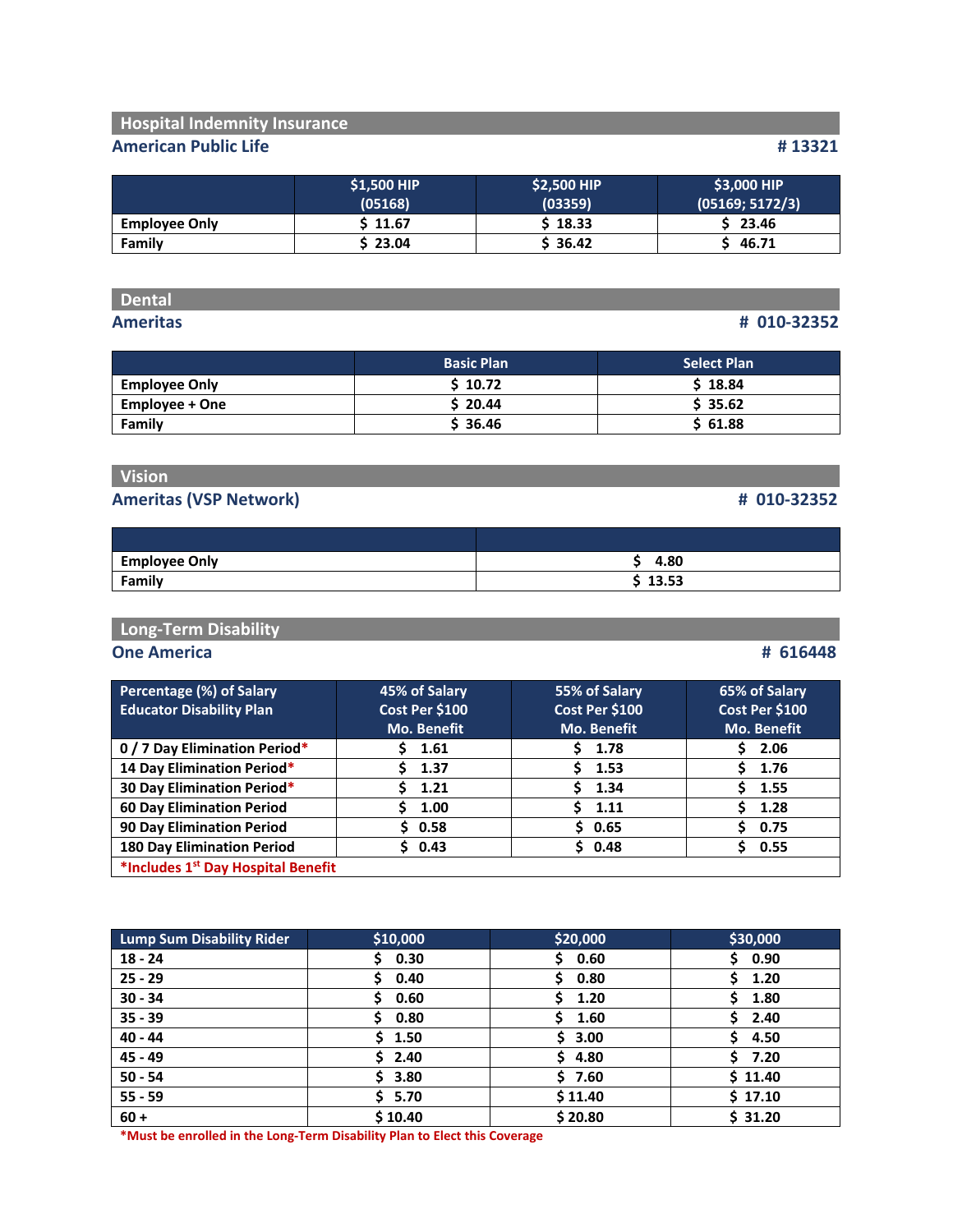## **Accident Plan**

## **American Public Life # 13321**

| <b>Employee Only</b>             | 4.13    |
|----------------------------------|---------|
| <b>Employee &amp; Spouse</b>     | 7.06    |
| <b>Employee &amp; Child(ren)</b> | \$3.30  |
| Family                           | \$11.23 |

## **Optional Life Insurance Florida Combined Life**

| Benefit Amount (Life / AD&D)            |               |
|-----------------------------------------|---------------|
| \$15,000 / 10,000 AD&D thru age 64      | 5.90          |
| $$9,750 / 6,500$ AD&D thru ages 65 - 69 | $5\quad 3.84$ |
| $$7,500/5,000$ AD&D thru ages $70-74$   | $5$ 2.95      |
| $$3,750/2,500$ AD&D thru ages 75 +      | \$1.48        |

## **Voluntary Term Life Insurance (AD&D Included)**

### **OneAmerica # 616448**

| <b>Age Bracket</b> | \$20,000    | \$200,000   |
|--------------------|-------------|-------------|
| $18 - 29$          | \$0.46      | Ś.<br>4.60  |
| $30 - 34$          | \$.<br>0.73 | Ś.<br>7.30  |
| $35 - 39$          | 1.15<br>S.  | 11.50<br>S. |
| $40 - 44$          | S.<br>1.67  | Ŝ.<br>16.70 |
| $45 - 49$          | \$.<br>2.62 | Ś.<br>26.20 |
| $50 - 54$          | 4.10<br>S.  | \$41.00     |
| $55 - 59$          | \$6.27      | \$62.70     |
| $60 - 64$          | Ś.<br>9.42  | \$94.20     |
| $65 - 69$          | \$15.95     | \$159.50    |
| $70 +$             | \$28.42     | \$284.20    |

**\*Spouse may enroll in 50% employee coverage and premiums based on employee's age.**

| Child(ren) Life & AD&D                | \$5,000 | '\$10.000 |
|---------------------------------------|---------|-----------|
| to age 19, or 25 if full time student | 0.84    | 1.68      |

## **Accidental Death & Dismemberment Insurance CIGNA # 815443**

| <b>Benefit Amount</b> | <b>Employee Only</b> | <b>Spouse</b><br>(100% Employee) | <b>Spouse</b><br>(50% Employee) | <b>Children</b><br>(10% Employee) |
|-----------------------|----------------------|----------------------------------|---------------------------------|-----------------------------------|
| \$250,000             | \$4.50               | \$4.50                           | \$2.25                          | \$0.90                            |
| \$200,000             | \$3.60               | \$3.60                           | \$1.80                          | \$0.72                            |
| \$150,000             | \$2.70               | \$2.70                           | \$1.35                          | \$0.54                            |
| \$100,000             | 1.80                 | \$1.80                           | \$0.90                          | \$0.36                            |
| 25,000                | ነ 0.90               | \$0.90                           | \$0.45                          | \$0.09                            |